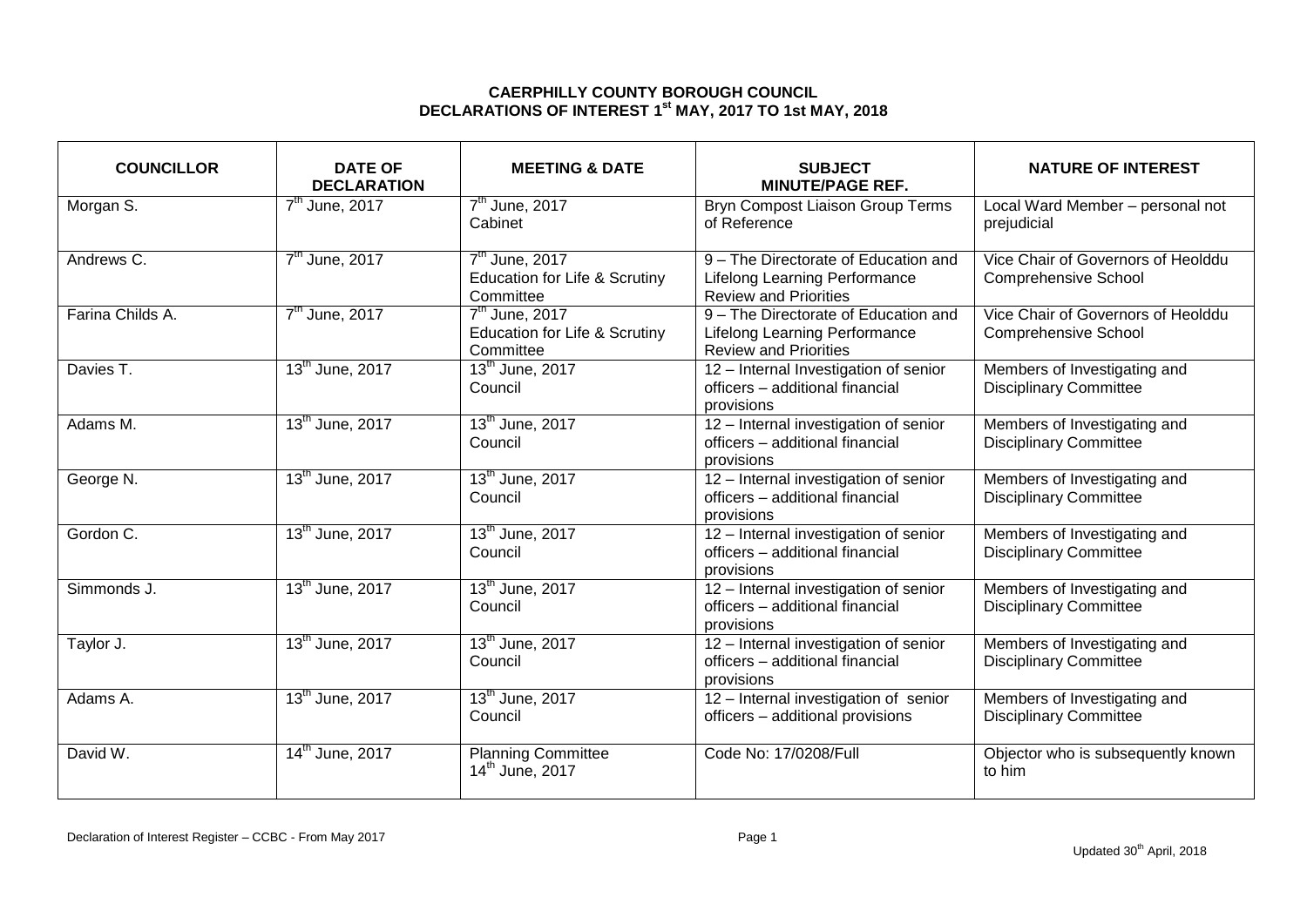| <b>COUNCILLOR</b> | <b>DATE OF</b><br><b>DECLARATION</b> | <b>MEETING &amp; DATE</b>                                                  | <b>SUBJECT</b><br><b>MINUTE/PAGE REF.</b>                                                        | <b>NATURE OF INTEREST</b>                                                                                                                                                                                                                                                                                        |
|-------------------|--------------------------------------|----------------------------------------------------------------------------|--------------------------------------------------------------------------------------------------|------------------------------------------------------------------------------------------------------------------------------------------------------------------------------------------------------------------------------------------------------------------------------------------------------------------|
| Aldworth L.       | $14th$ June, 2017                    | <b>Planning Committee</b><br>14 <sup>th</sup> June, 2017                   | Code No: 17/0208/Full                                                                            | Objector who is subsequently known<br>to her                                                                                                                                                                                                                                                                     |
| Andrews A.        | 14 <sup>th</sup> June, 2017          | <b>Planning Committee</b><br>14 <sup>th</sup> June, 2017                   | Code No: 17/0208/Full                                                                            | Objector who is subsequently known<br>to him                                                                                                                                                                                                                                                                     |
| Higgs A.          | 14 <sup>th</sup> June, 2017          | <b>Planning Committee</b><br>14 <sup>th</sup> June, 2017                   | Code No: 17/0208/Full                                                                            | Objector who is subsequently known<br>to her                                                                                                                                                                                                                                                                     |
| Higgs A.          | 14 <sup>th</sup> June, 2017          | <b>Planning Committee</b><br>14 <sup>th</sup> June, 2017                   | Code No: 17/0201/RM and<br>17/0202/NCC - Land adjacent to 135<br>Jubilee Road, Elliotstown       | Formerly living in close proximity to<br>site                                                                                                                                                                                                                                                                    |
| Ridgewell J.      | 14 <sup>th</sup> June, 2017          | <b>Planning Committee</b><br>14 <sup>th</sup> June, 2017                   | Code No: 17/0270/OUT - land at<br>Oakdale Golf Course, Oakdale                                   | Objector to application known to him                                                                                                                                                                                                                                                                             |
| Morgan S.         | 21 <sup>st</sup> June, 2017          | Cabinet<br>21 <sup>st</sup> June, 2017                                     | 6 - National Non-Domestic Rate<br>Relief Grant Funding - WG High<br>Street Rate Relief 17/18     | Owns premises that could be subject<br>to rate relief scheme                                                                                                                                                                                                                                                     |
| Etheridge K.      | 13 <sup>th</sup> July, 2017          | <b>Taxi &amp; General Committee</b><br>13 <sup>th</sup> July, 2017         | 4. Implementation of Equality Act<br>2010 in respect of Wheelchair<br><b>Accessible Vehicles</b> | Personal and prejudicial interest -<br>family member is a wheelchair user -<br>left meeting                                                                                                                                                                                                                      |
| Marsden P.        | 26 <sup>th</sup> July, 2017          | Joint Consultative Committee -<br>26 <sup>th</sup> July, 2017              | General item terms of Committee                                                                  | Member of Executive Council for<br>Unite                                                                                                                                                                                                                                                                         |
| Preece D.         | 22 <sup>nd</sup> August, 2017        | Pensions/Compensation<br>Committee<br>22 <sup>nd</sup> August, 2017        | Application for early retirement by<br>mutual consent - Cwmcarn High<br>School                   | Governor of School                                                                                                                                                                                                                                                                                               |
| Jones M.P.        | 13 <sup>th</sup> September, 2017     | Licensing & Gambling Sub-<br>Committee<br>13 <sup>th</sup> September, 2017 | 3. Applicatin for a new premises<br>licence - Beech Tree Hotel, Ystrad<br>Mynach                 | Advised those present that although<br>he as been nominated to sit on the<br>full Licensing Committee, he has not<br>yet completed the required training or<br>participated in any discussion with<br>other Committee Members on<br>licensing matters - speaking as a<br>local resident and Local Ward<br>Member |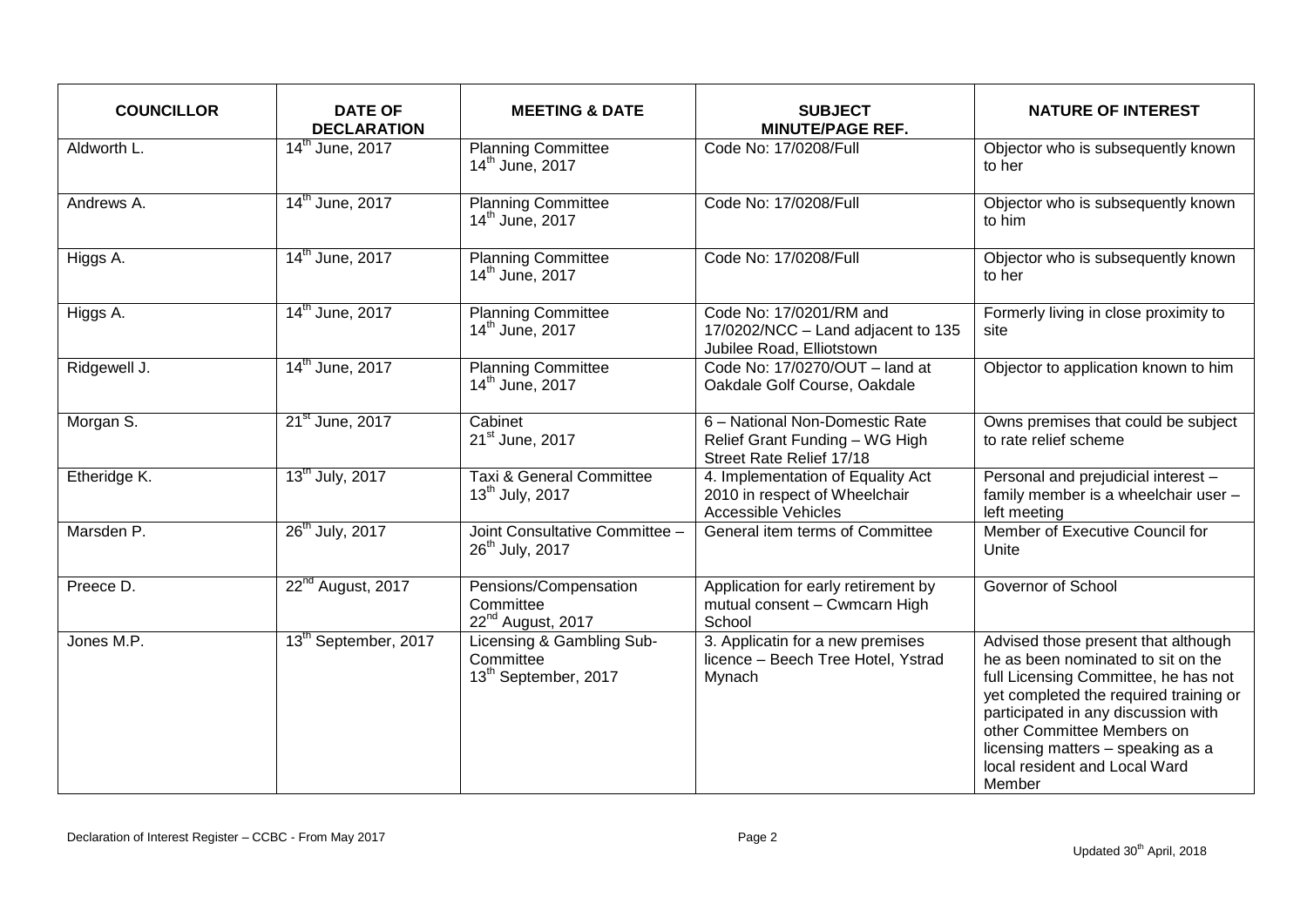| <b>COUNCILLOR</b> | <b>DATE OF</b><br><b>DECLARATION</b> | <b>MEETING &amp; DATE</b>                                     | <b>SUBJECT</b><br><b>MINUTE/PAGE REF.</b>                   | <b>NATURE OF INTEREST</b>                                                                           |
|-------------------|--------------------------------------|---------------------------------------------------------------|-------------------------------------------------------------|-----------------------------------------------------------------------------------------------------|
| Davies M.         | 13 <sup>th</sup> September, 2017     | <b>Planning Committee</b><br>13 <sup>th</sup> September, 2017 | $17/0539$ /Full - 2 Conway Road,<br>Trinant                 | Has a closed mind – moved to the<br>public gallery to speak as a Local<br><b>Ward Member</b>        |
| Fussell J.E.      | 13 <sup>th</sup> September, 2017     | <b>Planning Committee</b><br>13 <sup>th</sup> September, 2017 | 17/0668/Full - 88, St. Davids Way,<br>Watford, Caerphilly   | Applicant is known to him - let the<br>chamber when the application was<br>discussed.               |
| Phipps L.         | 4 <sup>th</sup> October, 2017        | Cabinet<br>4 <sup>th</sup> October, 2017                      | 4. Phasing out of Communities First                         | Voluntary Director of Graig-y-Rhacca<br>Resource Centre.                                            |
| Stenner E.        | 4 <sup>th</sup> October, 2017        | Cabinet<br>4 <sup>th</sup> October, 2017                      | 4. Phasing out of Communities First                         | Voluntary Director of White Rose<br><b>Resource Centre</b>                                          |
| Angel A.          | 11 <sup>th</sup> October, 2017       | <b>Planning Committee</b><br>11 <sup>th</sup> October, 2017   | 17/0728/Out - Troedyrhiw, Ystrad<br>Mynach                  | Lives on site                                                                                       |
| Aldworth E.M.     | 11 <sup>th</sup> October, 2017       | <b>Planning Committee</b><br>11 <sup>th</sup> October, 2017   | 17/0343/NOC - 1 Oak Lane, Royal<br>Oak, Machen              | Closed mine - spoke as objector                                                                     |
| Aldworth E.M.     | 16 <sup>th</sup> October, 2017       | <b>SACRE</b><br>16 <sup>th</sup> October, 2017                | 7 - Caerphilly School Inspection<br>reports Analysis        | School governor - Tynywern and<br>Bedwas Juniors - personal interst (as<br>no decision being taken) |
| Simmonds J.       | 16 <sup>th</sup> October, 2017       | <b>SACRE</b><br>16 <sup>th</sup> October, 2017                | 7 - Caerphilly School Inspection<br><b>Reports Analysis</b> | School governor - Waunfawr -<br>personal interest (as no decision<br>being taken)                   |
| Taylor J.         | 16 <sup>th</sup> October, 2017       | <b>SACRE</b><br>16 <sup>th</sup> October, 2017                | 7 - Caerphilly School Inspection<br><b>Reports Analysis</b> | School governor - Cwmaber Juniors<br>- personal interest (as no decision<br>being taken)            |
| Hardacre D.       | 31 <sup>st</sup> October, 2017       | Council - Special<br>31 <sup>st</sup> October, 2017           | Potential Settlement Agreement (Part<br>1 & 2)              | Family member Head of HR during<br>the period in question                                           |
| Angel A.          | 31 <sup>st</sup> October, 2017       | Council - Special<br>31 <sup>st</sup> October, 2017           | <b>Potential Settlement Agreement (Part</b><br>1 & 2)       | Member of the Investigating and<br><b>Disciplinary Committee</b>                                    |
| Taylor J.         | 31 <sup>st</sup> October, 2017       | Council - Special<br>31 <sup>st</sup> October, 2017           | Potential Settlement Agreement (Part<br>1 & 2)              | Member of the Investigating and<br><b>Disciplinary Committee</b>                                    |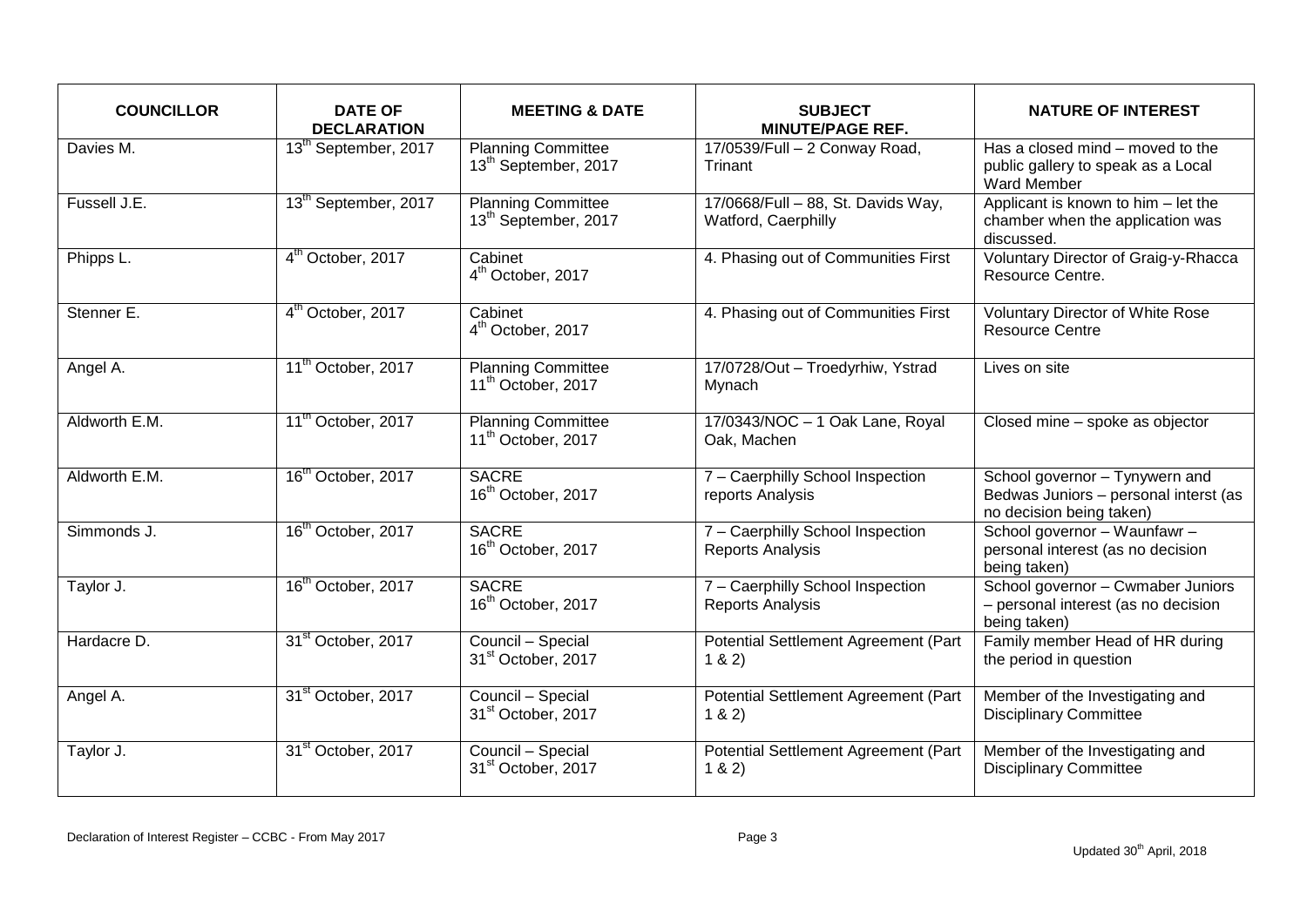| <b>COUNCILLOR</b> | <b>DATE OF</b><br><b>DECLARATION</b> | <b>MEETING &amp; DATE</b>                                                              | <b>SUBJECT</b><br><b>MINUTE/PAGE REF.</b>                                                      | <b>NATURE OF INTEREST</b>                                                                                           |
|-------------------|--------------------------------------|----------------------------------------------------------------------------------------|------------------------------------------------------------------------------------------------|---------------------------------------------------------------------------------------------------------------------|
| George N.         | 31 <sup>st</sup> October, 2017       | Council - Special<br>31 <sup>st</sup> October, 2017                                    | Potential Settlement Agreement (Part<br>1 & 2)                                                 | Personal interest as a member of<br>Investigating and Disciplinary<br>Committee                                     |
| Adams M.          | 31 <sup>st</sup> October, 2017       | Council - Special<br>31 <sup>st</sup> October, 2017                                    | Potential Settlement Agreement (Part<br>1 & 2)                                                 | Personal interest as a member of<br>Investigating and Disciplinary<br>Committee                                     |
| Gordon C.         | 31 <sup>st</sup> October, 2017       | Council - Special<br>31 <sup>st</sup> October, 2017                                    | Potential Settlement Agreement (Part<br>1 & 2)                                                 | Personal interest as Cabinet Member<br>for HR and as a member of the<br>Investigating and Disciplinary<br>Committee |
| Havard D.         | 31 <sup>st</sup> October, 2017       | Council - Special<br>31 <sup>st</sup> October, 2017                                    | Potential Settlement Agreement (Part<br>1 & 2)                                                 | Personal interest as a previous<br>member of the Investigating and<br><b>Disciplinary Committee</b>                 |
| Jones B.A.        | 1 <sup>st</sup> November, 2017       | Cabinet<br>1 <sup>st</sup> November, 2017                                              | WAO Review of the WHQS Delivery<br>Programme                                                   | Having benefited from the programme                                                                                 |
| Farina Childs A.  | 7 <sup>th</sup> November, 2017       | <b>Education for Life Scrutiny</b><br>Committee<br>7 <sup>th</sup> November, 2017      | Presentation on Target Setting by<br>Ravi Pawar, Blackwood<br>Comprehensive                    | Personal interest as a member of<br>Governors of Blackwood<br>Comprehensive                                         |
| David W.          | 8 <sup>th</sup> November, 2017       | Planning<br>8 <sup>th</sup> November, 2017                                             | 17/0834/Ret - 3 Pendarren Street,<br>Penpedairheol, Hengoed                                    | Closed mind due to negotiating on<br>behalf of the applicant                                                        |
| Fussell J.E.      | 8 <sup>th</sup> November, 2017       | Planning<br>8 <sup>th</sup> November, 2017                                             | 17/0792/Full, 17/0793/Adv - 64-66<br>Cardiff Road, Caerphilly                                  | Prejudicial interest due to undertaking<br>work for the company                                                     |
| Jones B.          | 14 <sup>th</sup> November, 2017      | Policy & Resources Scrutiny<br>Committee<br>14th November, 2017                        | 8. WAO Review of the WHQS<br>delivery programme                                                | Council tenant has benefited from<br>then programme                                                                 |
| Etheridge K.      | 14 <sup>th</sup> November, 2017      | <b>Policy &amp; Resources Scrutiny</b><br>Committee<br>14 <sup>th</sup> November, 2017 | 9. Sickness absences within the<br>Council                                                     | Family member affected by the issues<br>in the report                                                               |
| Hardacre D.T.     | 21 <sup>st</sup> November, 2017      | Council<br>21 <sup>st</sup> November, 2017                                             | 7. Notice of Motion - Commitment of<br>work in partnership with amentia<br>friendly initiative | Family member affected by the issues<br>in the report                                                               |
| Cushing D.        | 21 <sup>st</sup> November, 2017      | Council<br>21 <sup>st</sup> November, 2017                                             | 7. Notice of Motion - Commitment of<br>work in partnership with amentia<br>friendly initiative | Family member affected by the issues<br>in the report                                                               |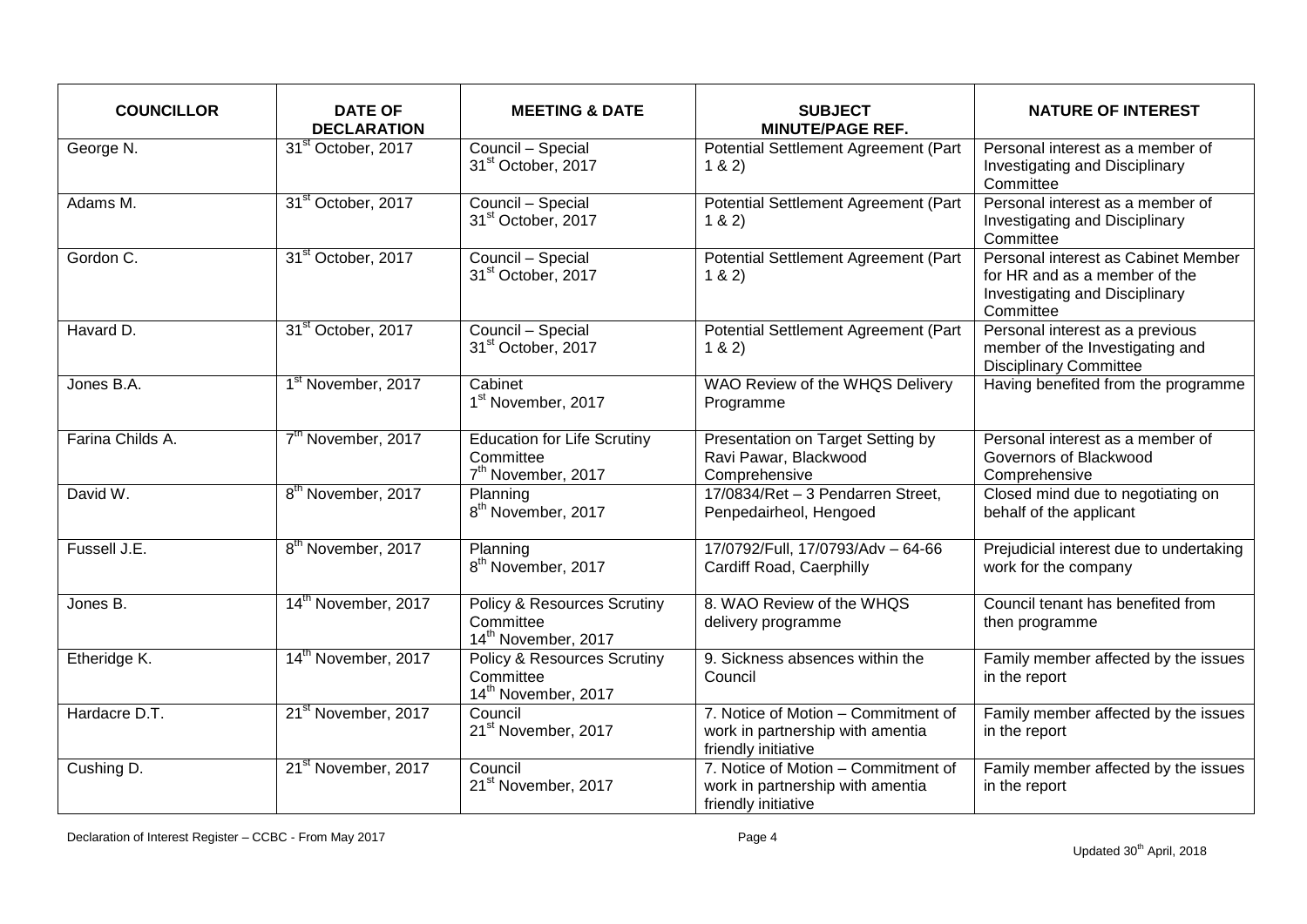| <b>COUNCILLOR</b>      | <b>DATE OF</b><br><b>DECLARATION</b> | <b>MEETING &amp; DATE</b>                                              | <b>SUBJECT</b><br><b>MINUTE/PAGE REF.</b>                                                                                                                         | <b>NATURE OF INTEREST</b>                                                           |
|------------------------|--------------------------------------|------------------------------------------------------------------------|-------------------------------------------------------------------------------------------------------------------------------------------------------------------|-------------------------------------------------------------------------------------|
| Andrews C.             | 21 <sup>st</sup> November, 2017      | Council<br>21 <sup>st</sup> November, 2017                             | 8. Notice of Motion - Joint Council for<br>Wales Statement on Pay in Local<br>Government in Wales                                                                 | Public sector worker neighbouring<br>authority and family emmbers works<br>for CCBC |
| Marsden P.             | 21 <sup>st</sup> November, 2017      | Council<br>21 <sup>st</sup> November, 2017                             | 8. Notice of Motion - Joint Council for<br>Wales Statement on Pay in Local<br>Government in Wales                                                                 | Lay official for a trade union                                                      |
| Bezzina C.             | 21 <sup>st</sup> November, 2017      | Council<br>21 <sup>st</sup> November, 2017                             | 8. Notice of Motion - Joint Council for<br>Wales Statement on Pay in Local<br>Government in Wales                                                                 | Trade union employee                                                                |
| Adams $\overline{M}$ . | 21 <sup>st</sup> November, 2017      | Council<br>21 <sup>st</sup> November, 2017                             | 10. Internal investigation of senior<br>officer - additional financial provision                                                                                  | Members of the Investigating and<br><b>Disciplinary Committee</b>                   |
| Angel A.               | 21 <sup>st</sup> November, 2017      | Council<br>21 <sup>st</sup> November, 2017                             | 10. Internal investigation of senior<br>officer - additional financial provision                                                                                  | Members of the Investigating and<br><b>Disciplinary Committee</b>                   |
| Gordon C.              | 21 <sup>st</sup> November, 2017      | Council<br>21 <sup>st</sup> November, 2017                             | 10. Internal investigation of senior<br>officer - additional financial provision                                                                                  | Members of the Investigating and<br><b>Disciplinary Committee</b>                   |
| Simmonds J.            | 21 <sup>st</sup> November, 2017      | Council<br>21 <sup>st</sup> November, 2017                             | 10. Internal investigation of senior<br>officer - additional financial provision                                                                                  | Members of the Investigating and<br><b>Disciplinary Committee</b>                   |
| Taylor J.              | 21 <sup>st</sup> November, 2017      | Council<br>21 <sup>st</sup> November, 2017                             | 10. Internal investigation of senior<br>officer - additional financial provision                                                                                  | Members of the Investigating and<br><b>Disciplinary Committee</b>                   |
| Price D.               | 23rd November, 2017                  | Taxi & General Sub-Committee<br>24 <sup>th</sup> November, 2017        | 3. Application for Hackney<br>Carriage/Private Hire Vehicle Licence                                                                                               | Applicant known to her                                                              |
| Gale J.                | 24 <sup>th</sup> November, 2017      | <b>Taxi &amp; General Committee</b><br>24 <sup>th</sup> November, 2017 | 3. Application for approach of a<br>premises as a venue for civil<br>marriages and the registration of civil<br>partnerships - Bryn Meadows Golf<br>Hotel and Spa | Family member works for the hotel<br>(did not attend)                               |
| Davies M.              | 24 <sup>th</sup> November, 2017      | Taxi & General Committee<br>24 <sup>th</sup> November, 2017            | 3. Application for approach of a<br>premises as a venue for civil<br>marriages and the registration of civil<br>partnerships - Bryn Meadows Golf<br>Hotel and Spa | Member of Bryn Meadows Golf Club<br>(did not attend)                                |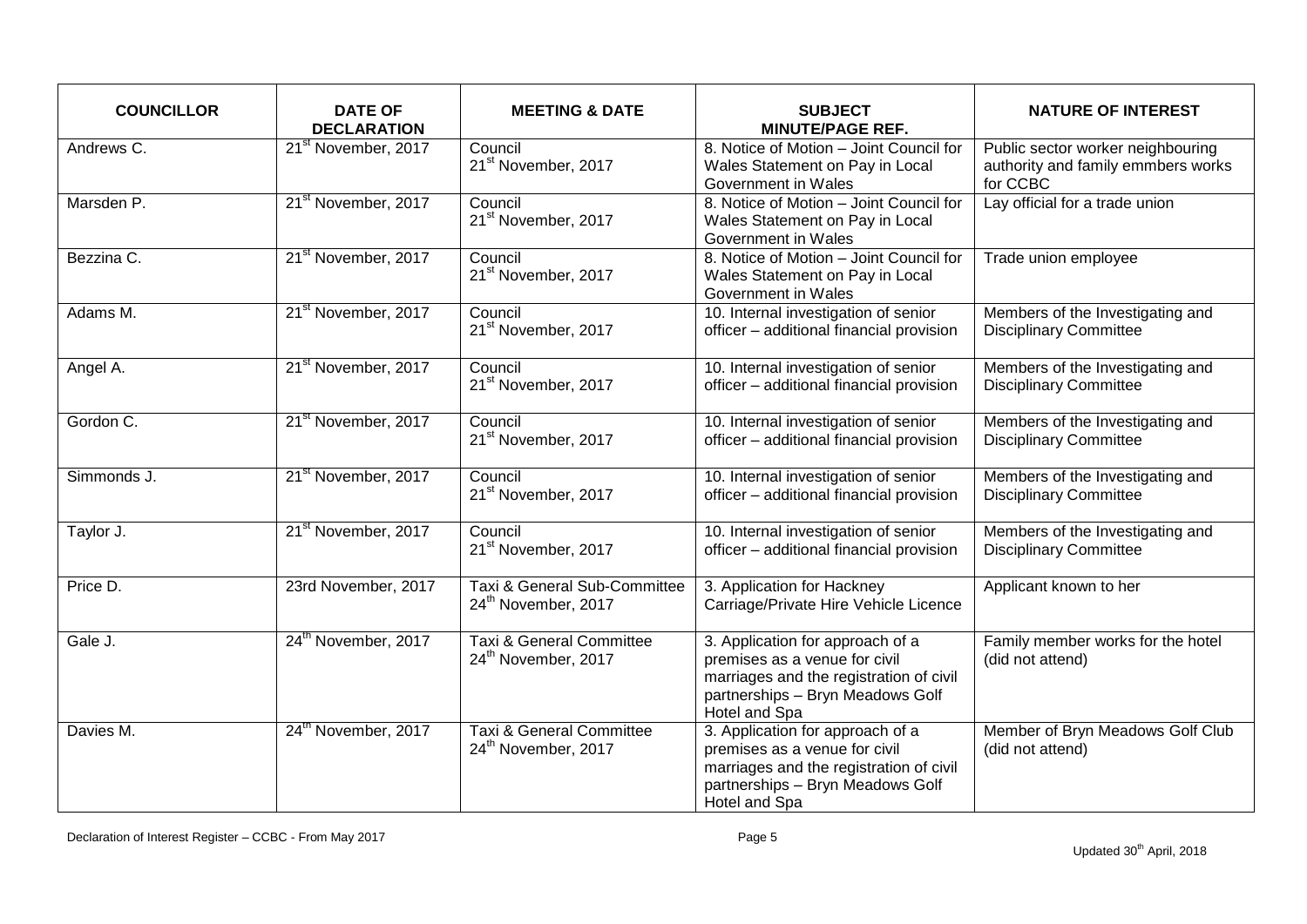| <b>COUNCILLOR</b> | <b>DATE OF</b><br><b>DECLARATION</b> | <b>MEETING &amp; DATE</b>                                                                       | <b>SUBJECT</b><br><b>MINUTE/PAGE REF.</b>                                                   | <b>NATURE OF INTEREST</b>                                                                                |
|-------------------|--------------------------------------|-------------------------------------------------------------------------------------------------|---------------------------------------------------------------------------------------------|----------------------------------------------------------------------------------------------------------|
| Andrews D.        | 15 <sup>th</sup> November, 2017      | <b>Community Council Liaison</b><br>Sub-Committee<br>15 <sup>th</sup> November, 2017            | Draft budget proposals 2018/19                                                              | Related to employee within Leisure<br><b>Services</b>                                                    |
| Adams M.          | 4 <sup>th</sup> December, 2017       | <b>Policy &amp; Resources Scrutiny</b><br>Committee (Special)<br>4 <sup>th</sup> December, 2017 | 3. Draft Budget Proposals -<br><b>Pontllanfraith Leisure Centre</b>                         | Local Ward Members having spoke in<br>opposition to the proposed closure                                 |
| Gordon C.         | 4 <sup>th</sup> December, 2017       | <b>Policy &amp; Resources Scrutiny</b><br>Committee (Special)<br>4 <sup>th</sup> December, 2017 | 3. Draft Budget Proposals -<br>Pontllanfraith Leisure Centre                                | Local Ward Members having spoke in<br>opposition to the proposed closure                                 |
| Kirby G.          | 4 <sup>th</sup> December, 2017       | <b>Policy &amp; Resources Scrutiny</b><br>Committee (Special)<br>4 <sup>th</sup> December, 2017 | 3. Draft Budget Proposals -<br>Pontllanfraith Leisure Centre                                | Local Ward Members having spoke in<br>opposition to the proposed closure                                 |
| Pritchard J.      | 4 <sup>th</sup> December, 2017       | <b>Policy &amp; Resources Scrutiny</b><br>Committee (Special)                                   | 4. 2018/19 Draft Saving Proposals for<br>Corporate Services and<br>Miscellaneous Finance    | Building where he works is a previous<br>recipient of the Greener Caerphilly<br><b>Small Grants Fund</b> |
| David W.          | 24 <sup>th</sup> January, 2018       | <b>Planning Committee</b><br>24 <sup>th</sup> January, 2018                                     | Agenda item 1007/0739/Full -<br>Ruperra Castle Estate                                       | His son, H. David has had<br>discussions with the applicant                                              |
| Pritchard J.      | 16 <sup>th</sup> January, 2018       | Policy & Resources<br>16 <sup>th</sup> January, 2018                                            | 6. Report of the Cabinet Member for<br>Homes & Places                                       | Personal interest - 7 family member<br>resides in Lansbury Park estate<br>(which has received funding)   |
| Jones B.          | 31 <sup>st</sup> January, 2018       | Cabinet<br>31 <sup>st</sup> January, 2018                                                       | Housing Revenue Account Charges<br>2018/19                                                  | Personal - Council tenant                                                                                |
| George N.         | 31 <sup>st</sup> January, 2018       | Cabinet<br>31 <sup>st</sup> January, 2018                                                       | <b>Housing Revenue Account Charges</b><br>2018/19                                           | Personal – rents a garage from the<br><b>Local Authority</b>                                             |
| Adams M.          | 21 <sup>st</sup> February, 2018      | <b>Planning Committee</b><br>21 <sup>st</sup> February, 2018                                    | Agenda item 8. Application<br>17/1072/COU Park Villas, Park Road,<br>Bargoed                | Previous contract with the provider<br>organisation for the proposed facility                            |
| Andrews Carol     | 21 <sup>st</sup> February, 2018      | <b>Planning Committee</b><br>21 <sup>st</sup> February, 2018                                    | Agenda item 8. Application<br>17/1072/IOU, Park Villas, Park Road,<br>Bargoed               | Having been asked to present<br>objectors - has a closed mind                                            |
| Aldworth E.M.     | 21 <sup>st</sup> February, 2018      | <b>Planning Committee</b><br>21 <sup>st</sup> February, 2018                                    | Agenda item 11. Application<br>17/1027/Full, Caerphilly Magistrates<br>Court, Mountain Road | Neighbour of resident is objecting to<br>the application is known to her                                 |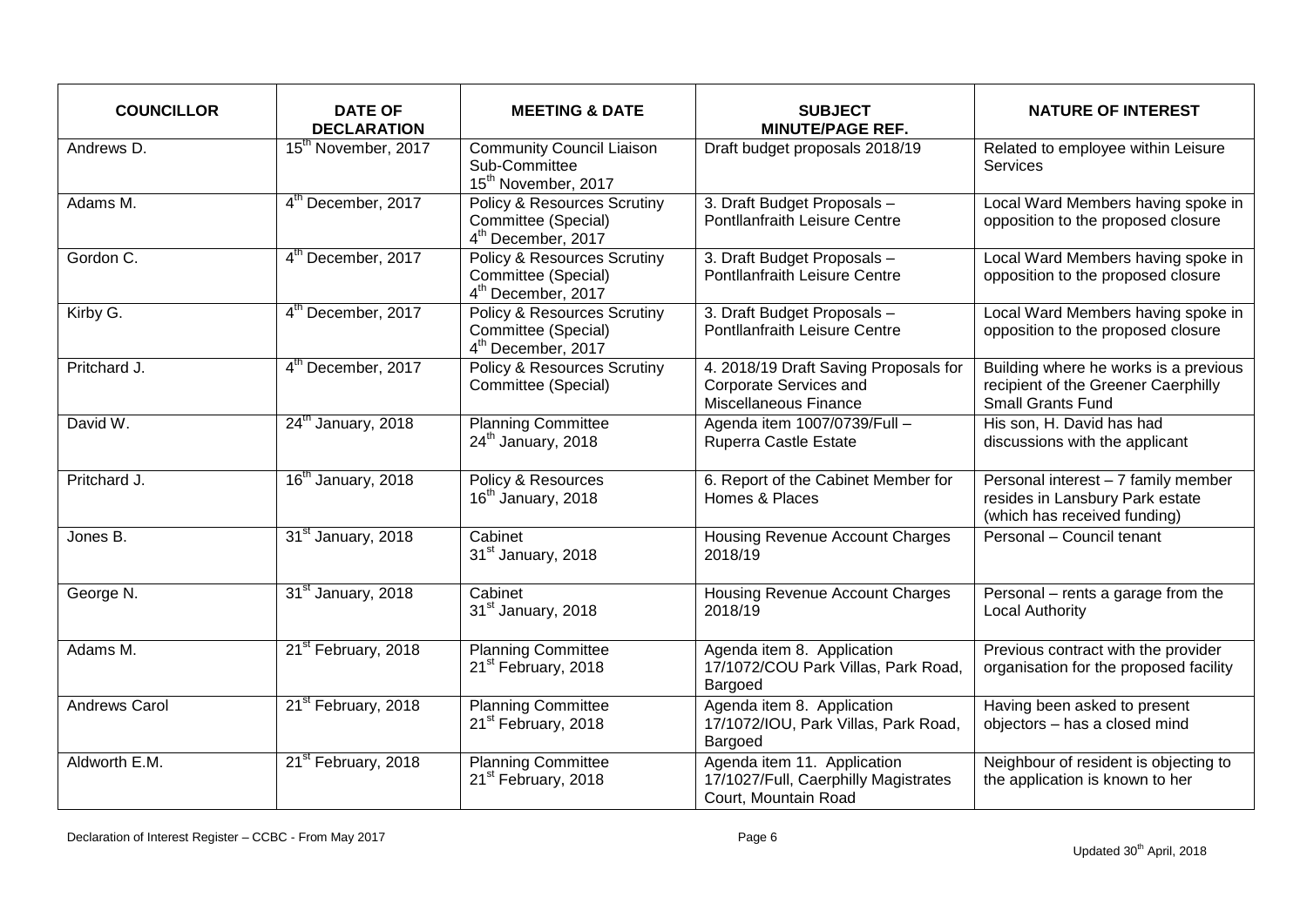| <b>COUNCILLOR</b> | <b>DATE OF</b><br><b>DECLARATION</b> | <b>MEETING &amp; DATE</b>                                    | <b>SUBJECT</b><br><b>MINUTE/PAGE REF.</b>                                                                    | <b>NATURE OF INTEREST</b>                                       |
|-------------------|--------------------------------------|--------------------------------------------------------------|--------------------------------------------------------------------------------------------------------------|-----------------------------------------------------------------|
| Aldworth E.M.     | 21 <sup>st</sup> February, 2018      | <b>Planning Committee</b><br>21 <sup>st</sup> February, 2018 | Agenda item 13. Application<br>17/0936/Full, Former Church Hall,<br>Church Street, Llanbradach               | Registered users of G.P. Surgery                                |
| Gough R.          | 21 <sup>st</sup> February, 2018      | <b>Planning Committee</b><br>21 <sup>st</sup> February, 2018 | Agenda item 13. Application<br>17/0936/Full, Former Church Hall,<br>Church Street, Llanbradach               | Registered users of G.P. Surgery                                |
| Taylor J.         | 21 <sup>st</sup> February, 2018      | <b>Planning Committee</b><br>21 <sup>st</sup> February, 2018 | Agenda item 13. Application<br>17/0936/Full, Former Church Hall,<br>Church Street, Llanbradach               | Registered users of G.P. Surgery                                |
| Taylor J.         | 21 <sup>st</sup> February, 2018      | <b>Planning Committee</b><br>21 <sup>st</sup> February, 2018 | Agenda item 14. Application<br>17/0937/CON - Former Church Hall,<br>Church Street, Llanbradach               | Registered user of G.P. Surgery                                 |
| Morgan S.         | 28 <sup>th</sup> February, 2018      | Cabinet<br>28 <sup>th</sup> February, 2018                   | Agenda item 10. ERDF 4.4 funding<br>opportunities - The Lawn Industrial<br>Estate, Rhymney and Ty Du, Nelson | Lives close to one of the sites                                 |
| Bezzina C.        | $6th$ March, 2018                    | Council<br>$6th$ March, 2018                                 | 9. Publication of Pay Policy<br>Statement - Localism Act 2011                                                | Personal and Prejudicial - trade<br>union employee              |
| Andrews C.        | $6th$ March, 2018                    | Council<br>$6th$ March, 2018                                 | 9. Publication of Pay Policy<br>Statement - Localism Act 2011                                                | Personal - have a family member<br>work works for the Authority |
| Davies D.T.       | 6 <sup>th</sup> March, 2018          | Council<br>$6th$ March, 2018                                 | 9. Publication of Pay Policy<br>Statement - Localism Act 2011                                                | Personal - have a family member<br>work works for the Authority |
| Davies M.         | $6th$ March, 2018                    | Council<br>$6th$ March, 2018                                 | 9. Publication of Pay Policy<br>Statement - Localism Act 2011                                                | Personal - have a family member<br>work works for the Authority |
| Etheridge K.      | $6th$ March, 2018                    | Council<br>$6th$ March, 2018                                 | 9. Publication of Pay Policy<br>Statement - Localism Act 2011                                                | Personal - have a family member<br>work works for the Authority |
| Evans M.          | $6th$ March, 2018                    | Council<br>$6th$ March, 2018                                 | 9. Publication of Pay Policy<br>Statement - Localism Act 2011                                                | Personal - have a family member<br>work works for the Authority |
| Hardacre D.T.     | $6th$ March, 2018                    | Council<br>$6th$ March, 2018                                 | 9. Publication of Pay Policy<br>Statement - Localism Act 2011                                                | Personal - have a family member<br>work works for the Authority |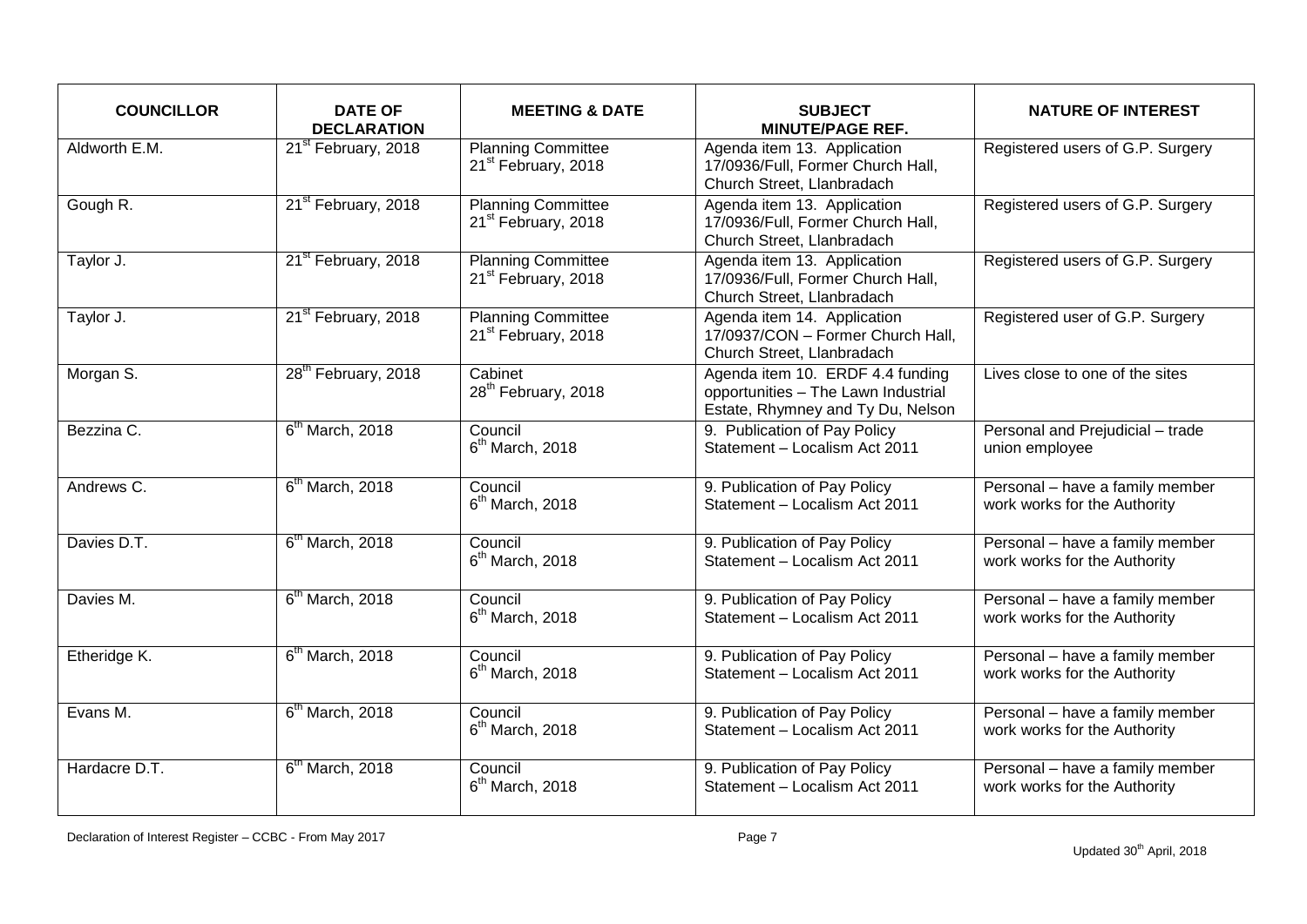| <b>COUNCILLOR</b> | <b>DATE OF</b><br><b>DECLARATION</b> | <b>MEETING &amp; DATE</b>               | <b>SUBJECT</b><br><b>MINUTE/PAGE REF.</b>                                        | <b>NATURE OF INTEREST</b>                                       |
|-------------------|--------------------------------------|-----------------------------------------|----------------------------------------------------------------------------------|-----------------------------------------------------------------|
| Preece D.W.R.     | $6th$ March, 2018                    | Council<br>$6th$ March, 2018            | 9. Publication of Pay Policy<br>Statement - Localism Act 2011                    | Personal - have a family member<br>work works for the Authority |
| Poole D.V.        | $6th$ March, 2018                    | Council<br>$6th$ March, 2018            | 9. Publication of Pay Policy<br>Statement - Localism Act 2011                    | Personal - have a family member<br>work works for the Authority |
| Williams V.       | $6th$ March, 2018                    | Council<br>$6th$ March, 2018            | 9. Publication of Pay Policy<br>Statement - Localism Act 2011                    | Personal - have a family member<br>work works for the Authority |
| Gordon C.         | 14 <sup>th</sup> March, 2018         | Cabinet<br>14 <sup>th</sup> March, 2018 | 9. Education Capital 2018/19                                                     | Governor of the Bryn Primary School                             |
| Cuss C.           | 14 <sup>th</sup> March, 2018         | Cabinet<br>14 <sup>th</sup> March, 2018 | 9. Education Capital 2018/19                                                     | Governor of Idris Davies 3-18 School                            |
| Jones B.          | 14 <sup>th</sup> March, 2018         | Cabinet<br>14 <sup>th</sup> March, 2018 | 9. Education Capital 2018/19                                                     | Governor of St. Cenydd<br><b>Comprehensive School</b>           |
| Stenner E.        | 14 <sup>th</sup> March, 2018         | Cabinet<br>14 <sup>th</sup> March, 2018 | 9. Education Capital 2018/19                                                     | Governor of Phillipstown Primary<br>School                      |
| Phipps L.         | 14 <sup>th</sup> March, 2018         | Cabinet<br>14 <sup>th</sup> March, 2018 | 9, Education Capital 2018/19                                                     | Governor of Graig y Rhacca Primary<br>School                    |
| Gordon C.         | 28 <sup>th</sup> March, 2018         | Cabinet<br>28 <sup>th</sup> March, 2018 | 5. Pontllanfraith Leisure Centre -<br>consideration of call-in Leisure<br>Review | Ward Member and Service user                                    |
| Phipps L.         | 28 <sup>th</sup> March, 2018         | Cabinet<br>28 <sup>th</sup> March, 2018 | 7. Education Achievement Service<br>(EAS) Business Plan 2018-2021                | Member of the EAS Board                                         |
| Cuss C.           | 28 <sup>th</sup> March, 2018         | Cabinet<br>28 <sup>th</sup> March, 2018 | 7. Education Achievement Service<br>(EAS) Business Plan 2018-2021                | Member of the EAS Board                                         |
| Gordon C.         | 28 <sup>th</sup> March, 2018         | Cabinet<br>28 <sup>th</sup> March, 2018 | 9. Welsh Church Act Fund                                                         | Member of the Welsh Church Act<br>Fund                          |